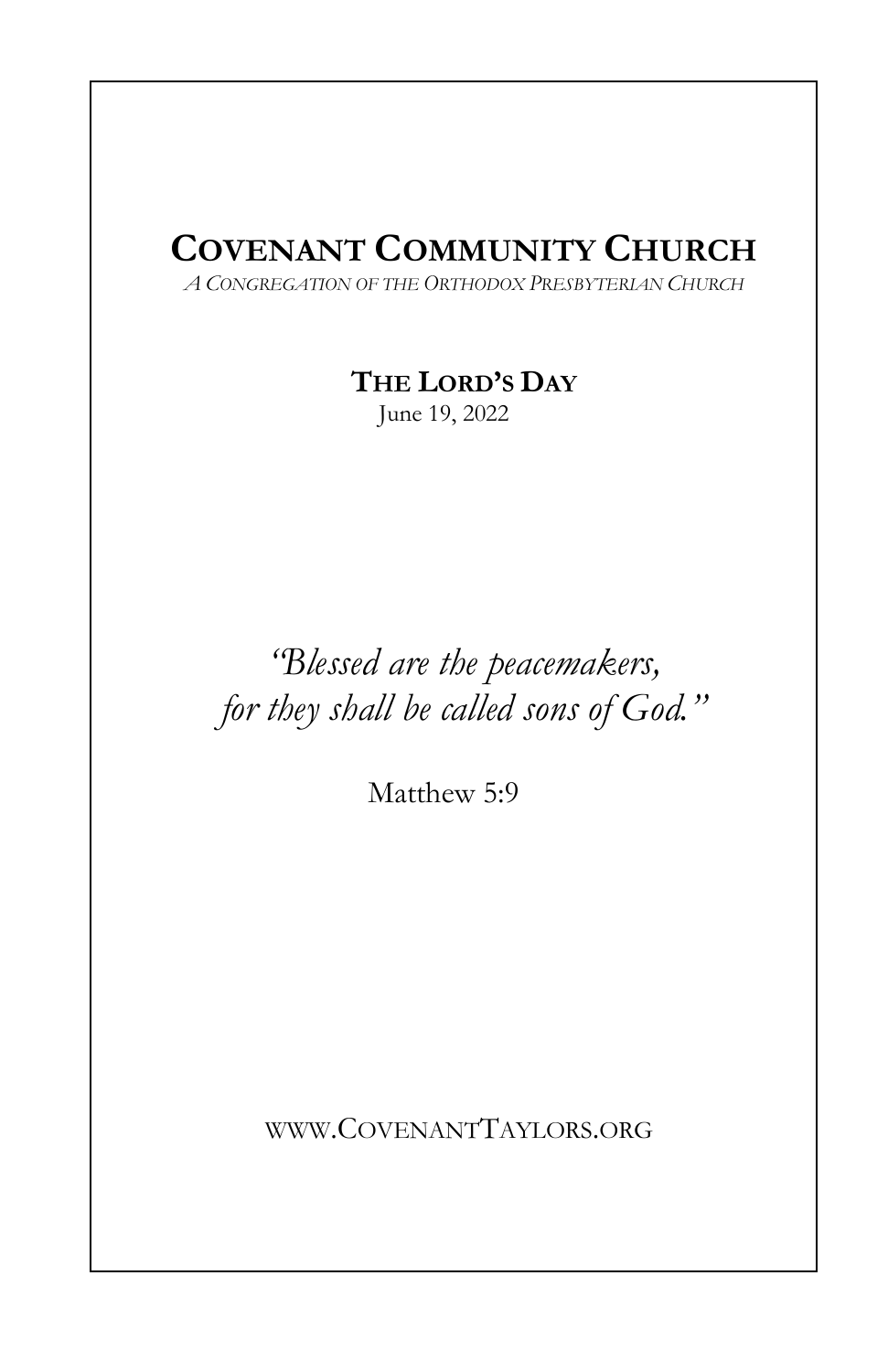# COVENANT COMMUNITY CHURCH

A CONGREGATION OF THE ORTHODOX PRESBYTERIAN CHURCH

June 19, 2022 – 11:00 am

| The Order of Worship                                      |
|-----------------------------------------------------------|
|                                                           |
| Trinity Psalter Hymnal#1A                                 |
|                                                           |
|                                                           |
|                                                           |
| Trinity Psalter Hymnal#67A                                |
|                                                           |
| Trinity Hymnal#1 (see insert)                             |
|                                                           |
| Prayer of Thanksgiving, Supplication and for Illumination |
|                                                           |
| Trinity Psalter Hymnal#48A, v1-3                          |
| "The Beatitudes VII"<br>Dr. Tony Curto                    |
| Trinity Psalter Hymnal#48A, v4-6                          |
|                                                           |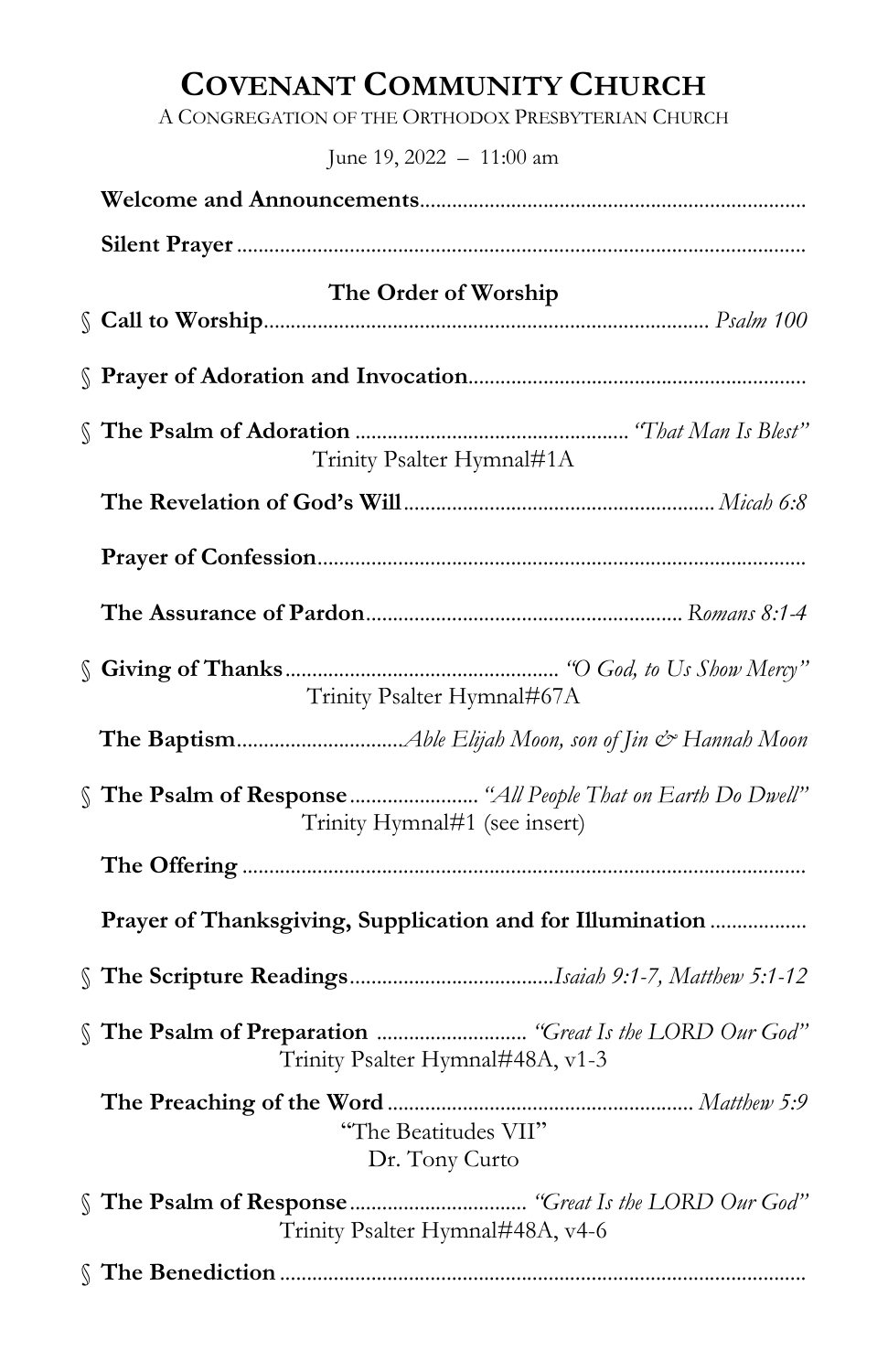# § The Doxology ..................................................... "Now Blessed Be Jehovah God"

Trinity Psalter Hymnal#564

§ Please stand, if you are able.

WELCOME to our worship and fellowship at Covenant Community Church. We are a congregation of the Orthodox Presbyterian Church. We are a people grateful for the gospel of our Lord Jesus Christ, which promises the forgiveness of sins and eternal life to all who trust in Christ alone for salvation.

# CHILDREN IN WORSHIP

Young children are welcome to join in our worship. If you anticipate that your child cannot exercise the necessary self-control to remain still, please consider making good use of our training room out of consideration for others—particularly during the preaching of the Word.

#### SESSION MEETING

The session plans to meet Tuesday, June 21st, at 6:30 pm at the church. Please pray for God's provision of wisdom to shepherd the flock of Christ. If you have anything you wish to bring to the attention of the elders, please contact the clerk of session, Mr. Jim Loring, at session@covenanttaylors.org.

# YOUNG ADULTS' FELLOWSHIP

Our young adults' fellowship will meet Monday, June 20<sup>th</sup>, at 6:30 pm at the Gehrmann home. We will continue to read J.I. Packer's Knowing God together. Please join us for this time of teaching, food, and fellowship.

# HIGH SCHOOL FELLOWSHIP

Young people, please mark your calendars for our next high school fellowship on Friday, June 24<sup>th</sup>, at 6:30 pm at the Pipa home. Please join us for a time of teaching, food, and fellowship for young people ages 14-18.

# PSE FAMILY CAMP

The second annual Presbytery of the Southeast family camp is scheduled for July 4th to 8th. You can find more information and register for the camp at www.psefamilycamp.org.

# CHRISTIAN EDUCATION

Our adult Sunday School classes continue in our four-quarter pattern (theology, church history, Christian living, and Biblical studies) until we take our summer break from Sunday School. Pastor Van Doodewaard is currently teaching a series on the Christian family. This class will continue until next Lord's Day, June 26th. Families are invited to attend this class together in the sanctuary as our children's classes have ended for the summer.